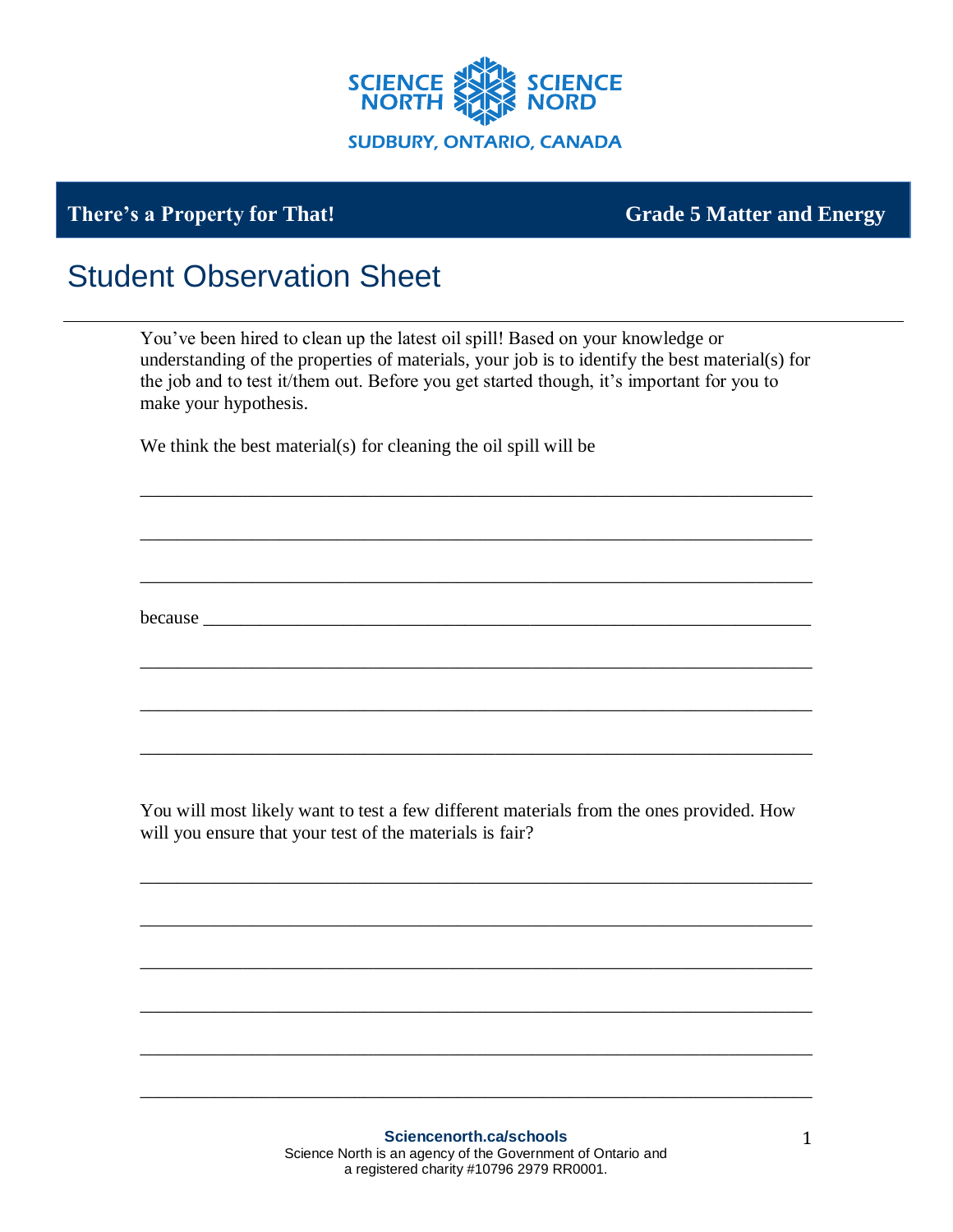What properties of the materials made them useful for the task?

What is the environmental impact of using each of the materials? Consider where and how these materials are sourced and how we dispose of these materials once used in similar cases.